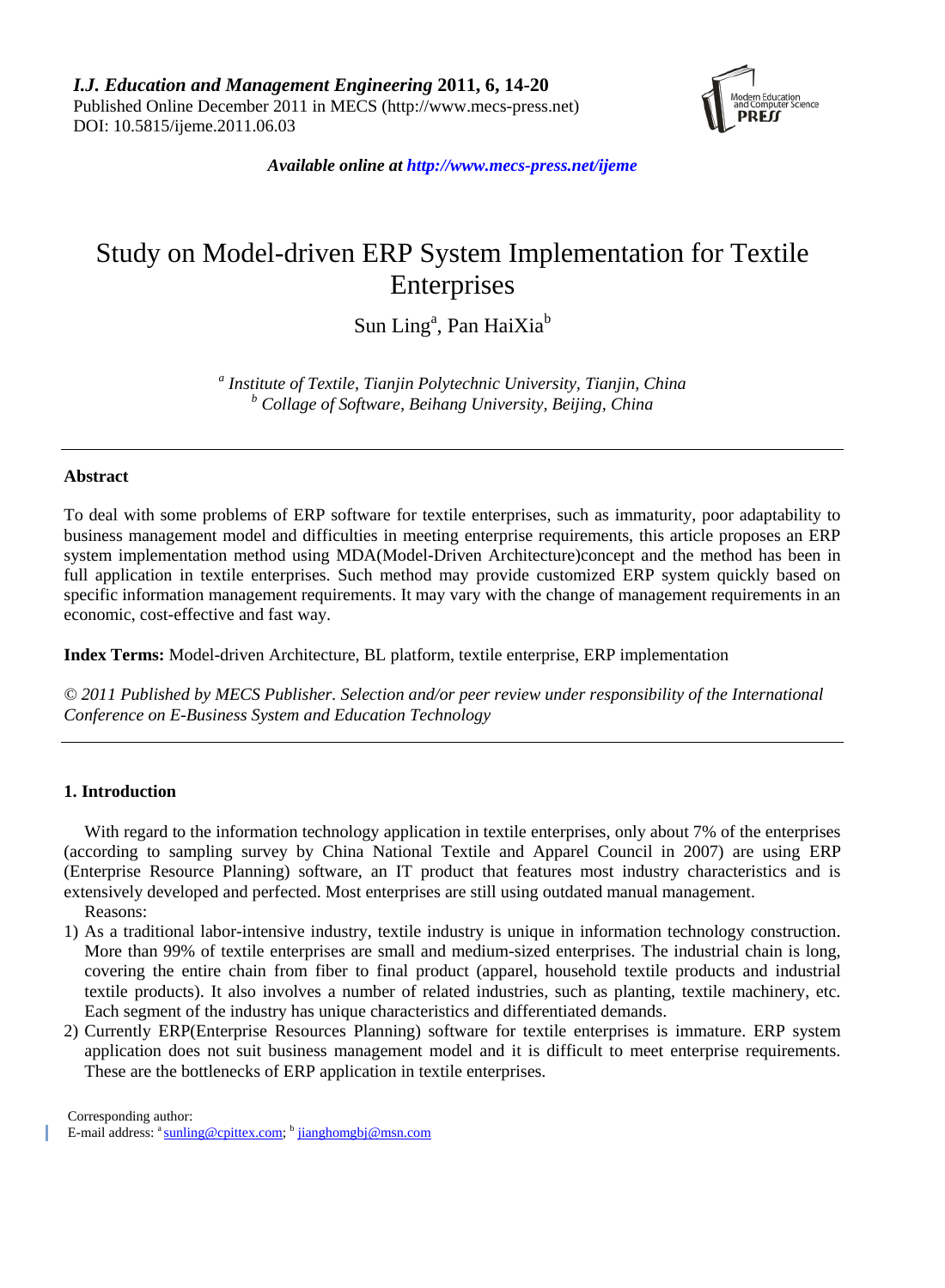To deal with these matters, this article proposes an ERP system implementation method using MDA concept. Such a method may provide customized ERP system quickly based on specific information management requirements. It may vary with the change of management requirements in an economical, cost-effective and fast way.

#### **2. Basic Concept of MDA and Model-Driven ERP Implementation**

MDA is a software development framework proposed by Object Management Group (OMG). The framework is based on UML(Unified Modeling Language) and other industrial standards, supporting visualization, storage and exchange of software design and model. Its concept is to separate the standard of system operation from the methods and details of system capability of utilizing the bottom layer platform, providing an approach (through relevant tools) to standardize an independent system and standard platform. It chooses a specific implementation platform for the system and transfer system standards onto the specific implementation platform. To make it short, MDA uses the model of system to generate the structure of system.

The three main goals of MDA are to realize portability, interoperability and reusability through the separation of structure. MDA complies with a series of open industrial standards, such as Unified Modeling Language (UML), Extensible Markup Language (XML), Common Object Request Broker Architecture (CORBA), etc.

MDA modeling is based on functions instead of specific language, platform or implementation technology. The model normally uses graphics and texts to describe a system and its environment. It may simplify system integration, reduce development cycle and save enterprise resources. Its advantages include high-efficiency implementation of system integration, interoperability, solution for legacy system issues, adaptability for the fast changing Business Logic (BL), reduced development cycle, etc.

Model-driven method is to guide system design, development and maintenance with a model. Successful cases of model-driven ERP implementation include World Wide Web and Hyper Text Mark-up Language. They use markup language to describe static display content. The following features are realized for content display:

- 1) Client does not need to update software and Web server is standard software;
- 2) No need of sophisticated programming and the content of website can be individualized and changed anytime;
- 3) Remote maintenance can be done via Internet. See Fig. 1 and Fig. 2.



Fig. 1. MDA Distilled: Principles of Model-Driven Architecture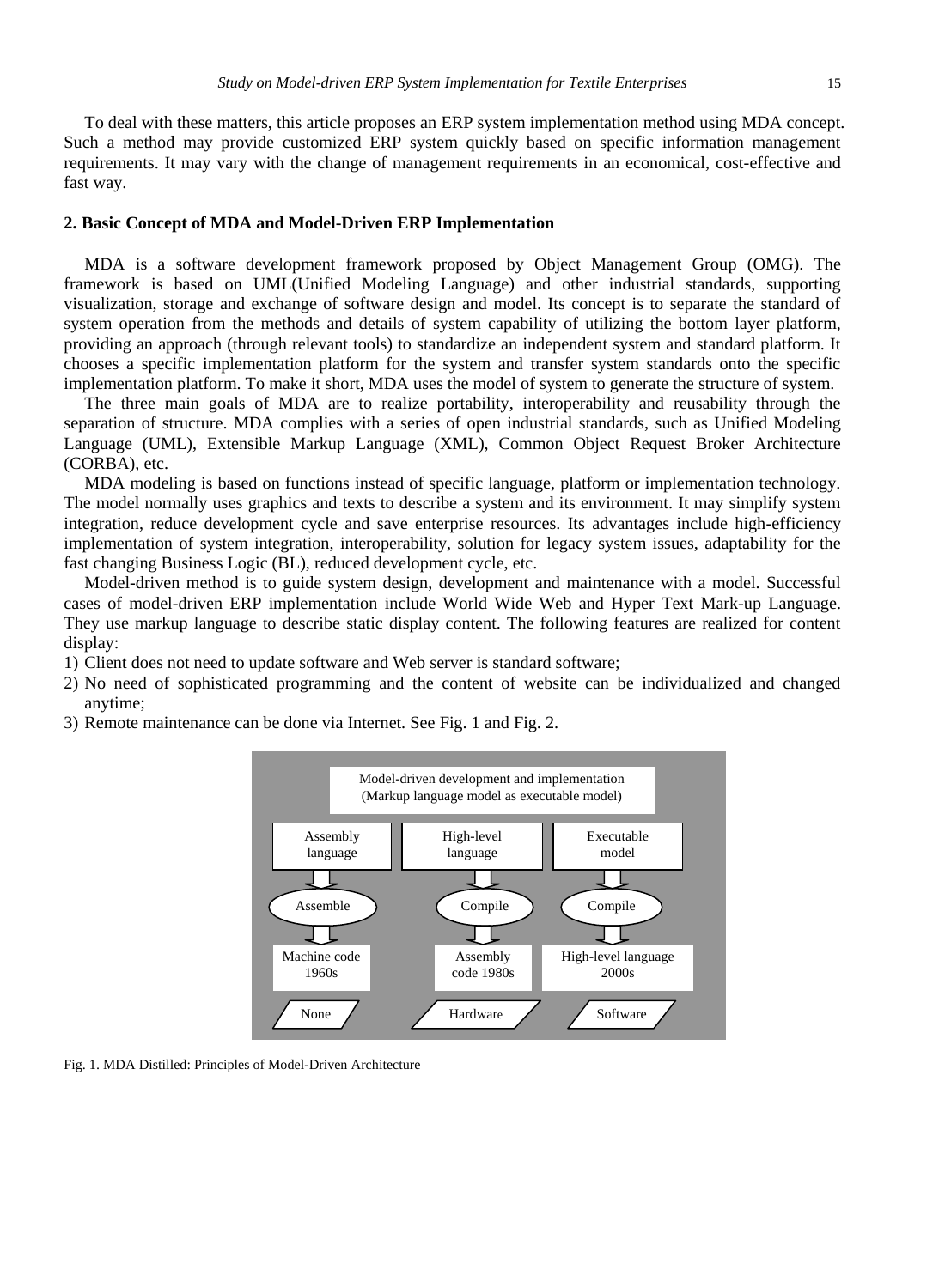

Fig. 2. Creation and conversion of model

#### **3. Basic Principles of BL Platform System and Implementation BLERP**

Business Logic (BL) is not a stiff ERP system or an application software development environment. It is an ERP system structuring platform capable of fast customized development based on specific information management requirements.

#### *3.1. Basic principles of BL platform system*

Categorize and abstract the complex and diversified data and information process requirements of the enterprise, and realize the constant common features. Then construct an ERP system based on specific enterprise model. Therefore, constructing ERP system on BL platform is a process from the abstract to the concrete.

Explained in detail as below:

1) BL platform includes abstract functions of ERP software system. These abstract functions can be used to create concrete software functions together with enterprise model.

The real world is very complex and our knowledge of the world and ability to transform it are based on our two most powerful logics – deduction from concrete to abstract and induction from abstract to concrete. Although ERP system has large scale and diversified functions, there are still underlying rules. As a computer software system, it is no more than data input, processing and output. These three functions are the utmost abstract of all computer software functions. For ERP system, sure it has more specific data input, processing and output modes. BL system utilizes this principle to abstract the functions of ERP system into limited number of abstract classes and creates software functions of these abstract classes. Then establish specific ERP functions according to enterprise requirements (no need of programming during this step).

2) In BL system, enterprise model is an individualized model to describe the structural requirements of enterprise ERP system. The model is generated by BL enterprise modeling platform with XML (Extensible Markup Language) text structure and can be combined with BL operation platform to establish an ERP system quickly. Enterprise model is a tool that describes enterprise requirements using XML structural text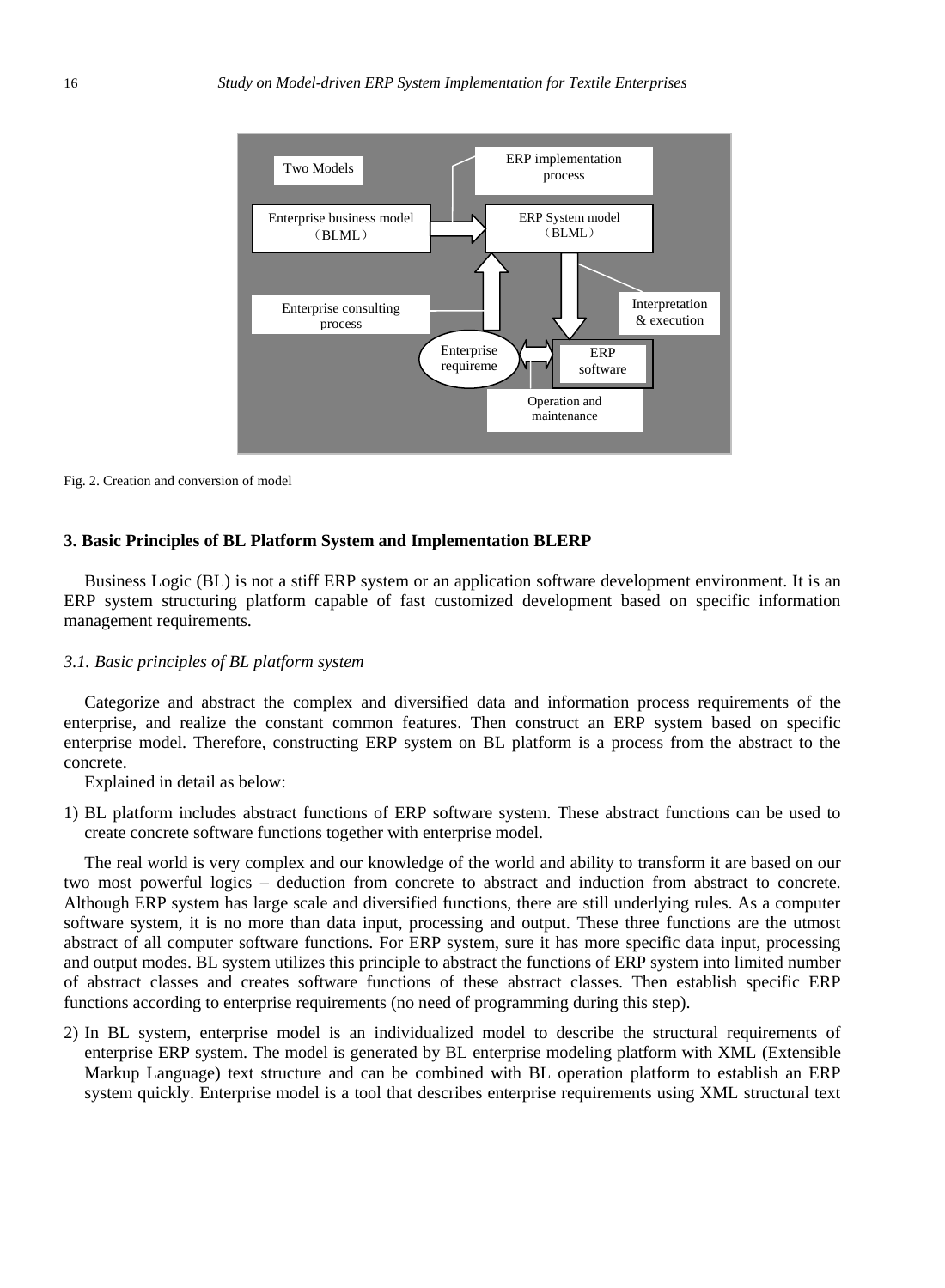format. It is a model that configures ERP abstract functions in specific and organizes these specific functions to construct a total solution that describes enterprise requirements. Enterprise model and BL operation platform are integrated together dynamically.

BL operation platform only includes the abstract functions that understand enterprise model and does not include any processing method, content or management thought of the enterprise or business. Such processing method, content and management thought are described within enterprise model. Therefore, the construction of specific enterprise ERP system is the construction of enterprise model that describes specific enterprise business and management process mode.

3) BL platform includes "System Operation Platform", "Enterprise Modeling Platform" and "System Administration Platform". See Fig. 3 - BL for platform software structure diagram.



Fig. 3. BL platform software structure diagram

BLML and model:

- Reference relationship between entities
- <ATTENDEE CODECOL="c\_gsdn\_ecode" ERI=".GSDN.ATTENDEE" ACTION="DEFAULT" ATTCODE="ecode" AUTOFRESH="FALSE" MULTISELECT="FALSE">
- <DATACOL CODE="C1" COL="c\_gsdn\_ename" DSINDEX="1" ATTVALUE="[ename]"/>
- <DATACOL CODE="C2" COL="gsid" DSINDEX="1" ATTVALUE="[gsid]"/>
- </ATTENDEE>
- Calculation relationship between items
- <COMPUTER DESTCOL="ywdi">
- <SOURCECOL CODE="C1" COLCODE="ywhsdj" DSINDEX="2" VALUE="1"/>
- <SOURCECOL CODE="C2" COLCODE="ywslv" DSINDEX="2" VALUE="1"/>
- <EXPRESSION> [ywhsdj]/([ywslv]+1)</EXPRESSION>
- </COMPUTER>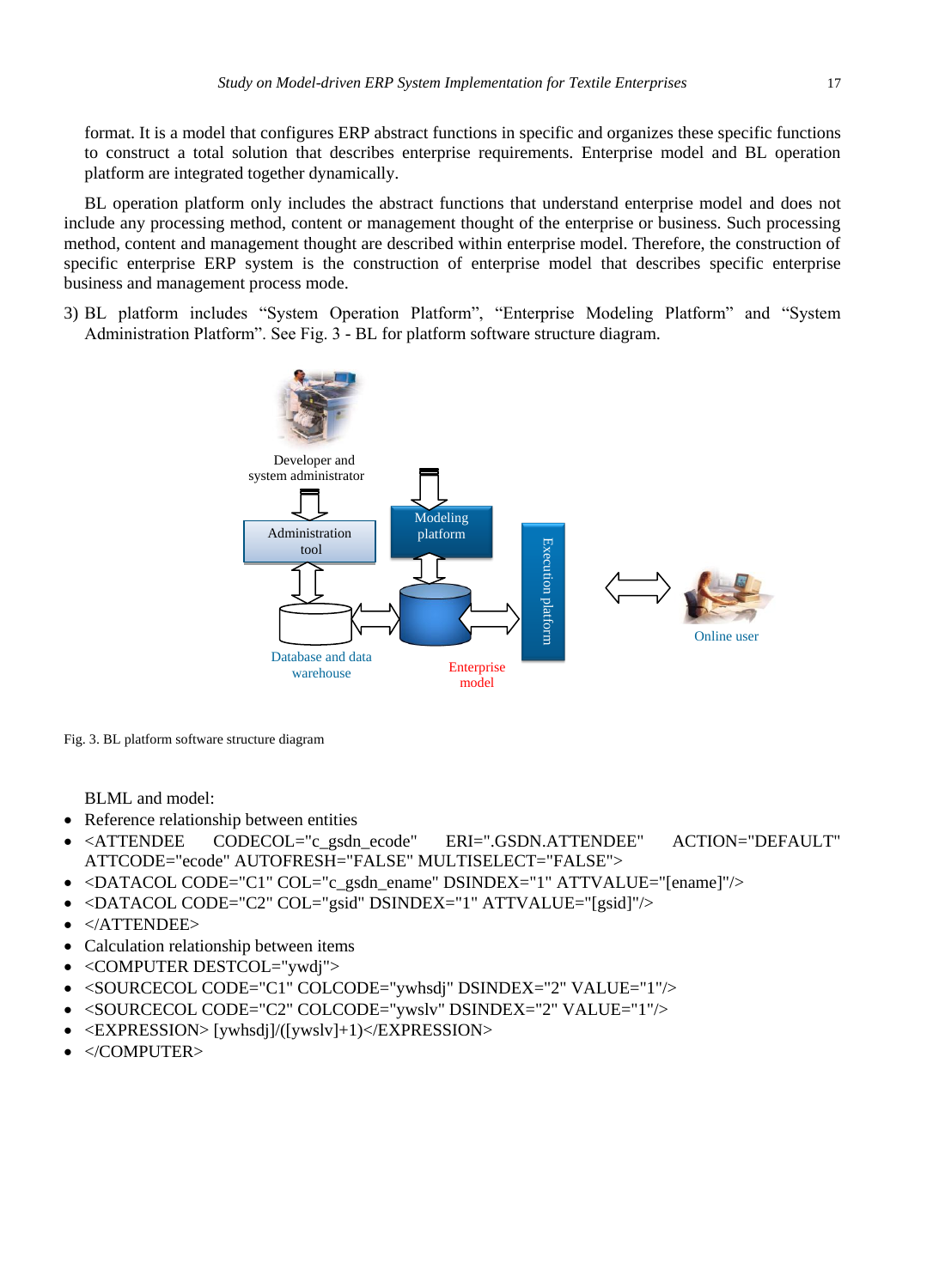Implementation flow and features of BLERP – the implementation process of BLERP is actually the integration of industry experience and individual requirements of the enterprise. The implementation process includes:

- 1) System planning (defining project scope and resource allocation);
- 2) Requirements analysis and design (determining system functions and data structure);
- 3) System implementation (create and correct BL model);
- 4) System installation training and run-in;
- 5) System maintenance (remote upgrade via Internet).

The implementation flow is tailor-made, highly efficient, to changing requirements and can be maintained remotely in real-time. Customizing enterprise ERP implementation through "Business Logic Implementation Platform" using MDA concept has been applied to some printing/dyeing and wool spinning enterprises. This article gives an overview of Printing & Dyeing Enterprise Resource Planning (PDERP) and verifies the features of Business Logic ERP system implementation platform, such as adaptability, high-efficiency and fast remote maintenance.

#### **4. Printing & Dyeing Enterprise Resource Planning (PDERP) Overview**

#### *4.1. Business Model of Dyeing Factory*

- 1) The factor centers on customers and orders to determine product variety, control inventory, plan process, formulate plan and control operation.
- 2) Managers and merchandisers need to follow up the production process in real-time and master production schedule and quality information timely.
- 3) Management level is the key to ensure quality, improve yield and reduce cost. Requirement on information share is demanding during the sourcing, delivering and using of information. (Order, process, plan, operation, final inspection and shipment make up a complete information chain.)

## *4.2. Information Management Issue of Dyeing Factory*

- 1) Completed and integrated information technology management tools are required throughout the entire business process.
- 2) Information management shall be based on the principles of enhancing business transaction and management efficiency of the staff and reducing cost.
- 3) Information management can be gradually extended with the change of production and improvement of management level.

#### *4.3. ERP System Goal of Dyeing Factory:*

Improving the efficiency of corporate operation, sorting out procedures and enhancing enterprise competitiveness are goals.

#### *4.4. ERP System Function of Dyeing Factory:*

Forms or statements of signing contract, purchasing raw material, proofing, production process, automatic generation of flow card, scheduling, process barcode statistic, finished product warehousing, quality management, hardware & dye material inventory and shipment & settlement and handled by computers. Accuracy and efficiency are several times of conventional transaction.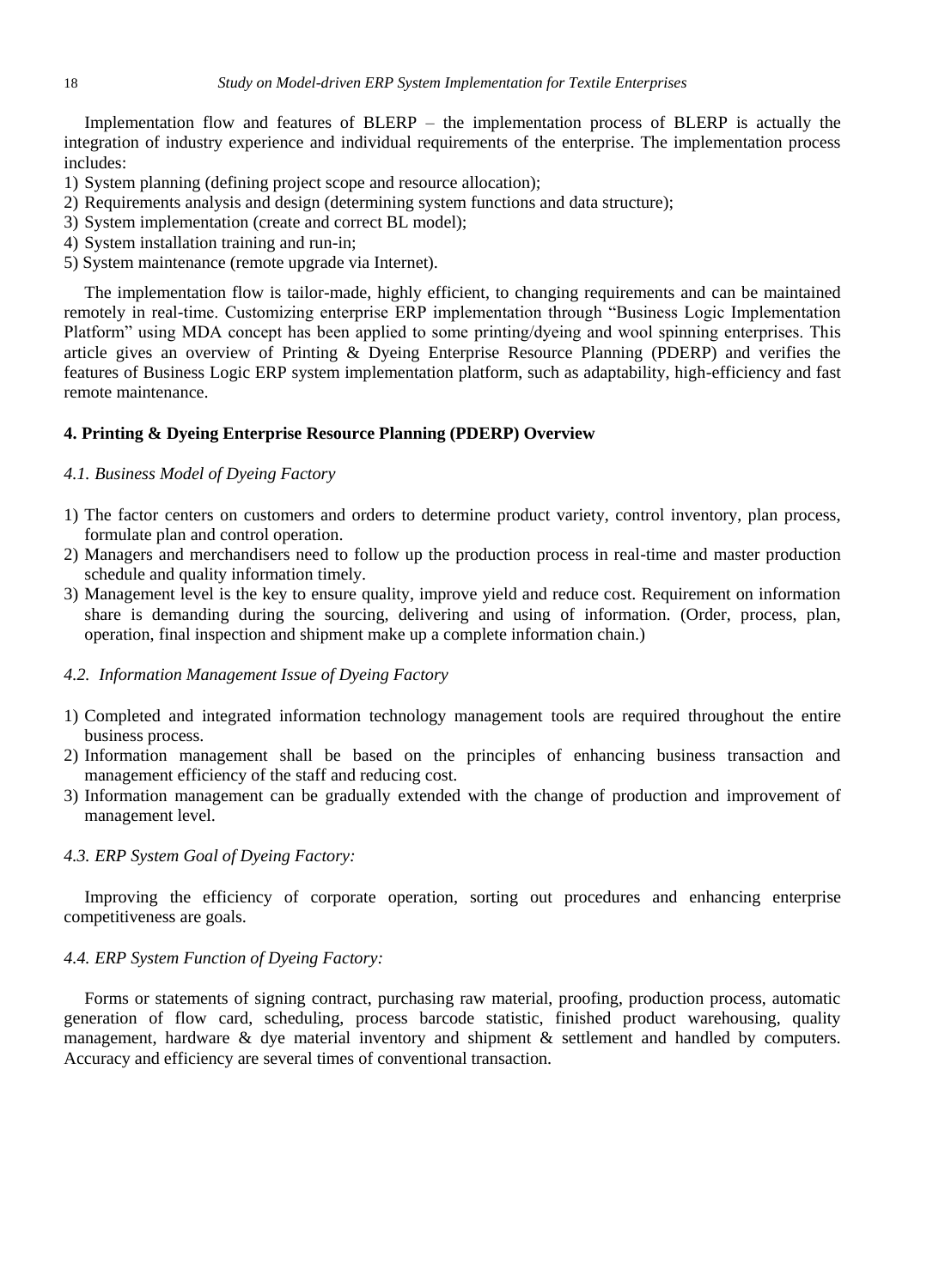Effective production mode is centered on orders and plans. In conventional production mode, the subsequent production plan is based on the actual production of workshop. PDERP emphasizes plan-driven production mode. If the plan was not followed, workshop production may have problem. With PDERP, the plan can be accurate to each shift, dye vat, process or machine.

Barcode production statistic feature gives the performance of production plan in real-time and the implementation condition of a task at a certain process or machine. Once the worker has finished a given task at a given process, information such as task, process, machine, station, etc. is scanned into the system via barcode. Managers and business personnel may acquire production status and task performance in real-time.

Piecework wage of workers can be calculated anytime.

Comprehensive color proofing and process & concoction management may reduce error of technical parameters during production. Color process sheet is generated during proofing and production process is formulated by technical department based on customer's model. These two process data are corresponding to customer's model and specific order. These programs are controlled by the system to provide production plan task and are used for planning. No transcription is required, thus reducing human error.

Optimized planning – Processing sequence can be optimized according to machine and color depth of the task.

Enhance equipment capacity factor and processing quality – Higher efficiency and dyeing quality and lower dyeing cost.

Dye & hardware material management feature gives dyeing cost in real-time. Direct and indirect costs such as dye material, additive, energy, labor, etc. can be accurately audited.

Advanced and flexible access management – Personnel with different permission will see and use different functions. It not only ensures data security, but also simplifies the use.

Protection of enterprise information assets – Buildup of experience and knowledge of the enterprise is less dependent on individuals.

Experience and knowledge such as customer information, process data and business record are intangible assets of an enterprise, and are crucial to the sustainable and stable development of the enterprise. However, these resources may flow away from the enterprise as a result of staff turnover. PDERP helps enterprises accumulate information and knowledge assets continuously. Strict access and flow management guarantees that the right information is given to right person, ensuring data security.

The system will grow alongside the development of enterprise with remote Internet upgrade & maintenance capability. PDERP system has excellent architecture. New services can be added without the need of program development. Form items can be modified, statement form can be configured and logic relationship among data can be changed, offering great flexibility. Therefore, enterprise growth will enrich the functions of PDERP instead of becoming a restriction of the enterprise like other software.

Web Service technology is the foundation of distributed computing. The system can be used or developed remotely via Internet.

# **5. Conclusions**

BLERP system development platform established with the concept of model-guided system design, development and maintenance has realized the following benefits in the ERP implementation of textile enterprises: It is tailor-made to specific enterprise requirements and may vary with the change of management requirements in an economical, cost-effective and fast way.

#### **Acknowledgements**

I wish to thank Dr. Jiang Hong and Dr.Pan HaiXia for their help and efforts completing this paper.